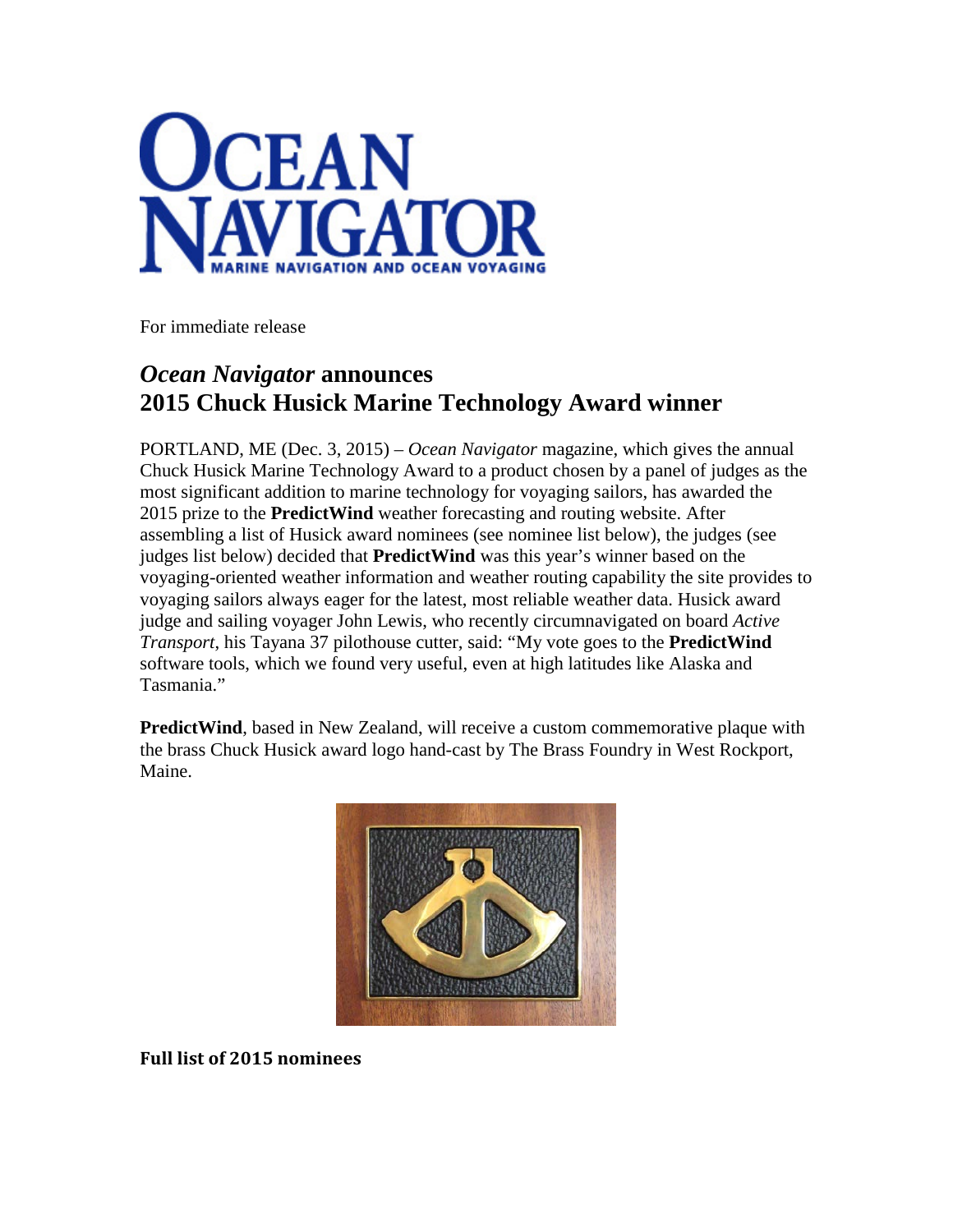**Furuno TZ Touch2 MFD series** — Multifunction displays with a refined graphical user interface using new "Edge Swipe" motion, built-in RezBoost Fish Finder and an internal GPS antenna.

www.furunousa.com

**Standard Horizon HX870** — A floating 6-watt hand-held VHF radio with an internal GPS receiver. standardhorizon.com

**Garmin BlueChart Mobile 2.0** — An iPhone and iPad app that allows users to plan and view routes and then wirelessly transfer those routes to a compatible Garmin-networked chartplotter.

www.garmin.com

**Simrad HALO radar** — A solid-state radar that combines traditional pulse and broadband radar and uses pulse compression technology. www.simrad-yachting.com

**Ocean Signal MOB1** — A personal locating AIS man-overboard device with integrated digital selective calling (DSC). oceansignal.com

**Mantus Anchor Mate** — A stainless steel and polyurethane bracket that holds your anchor securely on its bow roller. mantusanchors.com

**PredictWind** — A web-based weather forecasting and weather routing service with tracking, departure planning, alerts, etc. www.predictwind.com

**FLIR Ocean Scout** — A compact marine thermal hand-held night vision camera. http://flir.com/

**Motorola Moto G 2015 edition** — An IPX7-rated water-resistant Android smartphone. www.motorola.com

**Marinco/Mastervolt ProInstaller Series Clustering System** — Modular assemblies for making the installation of electronic components easier. www.marinco.com

**Winboat folding**  $RIB - A$  **dinghy that folds into a compact package for easier storage.** www.winboat.net/

**Crestomer 1152PA** — A new structural adhesive for demanding marine applications. www.scottbader.com